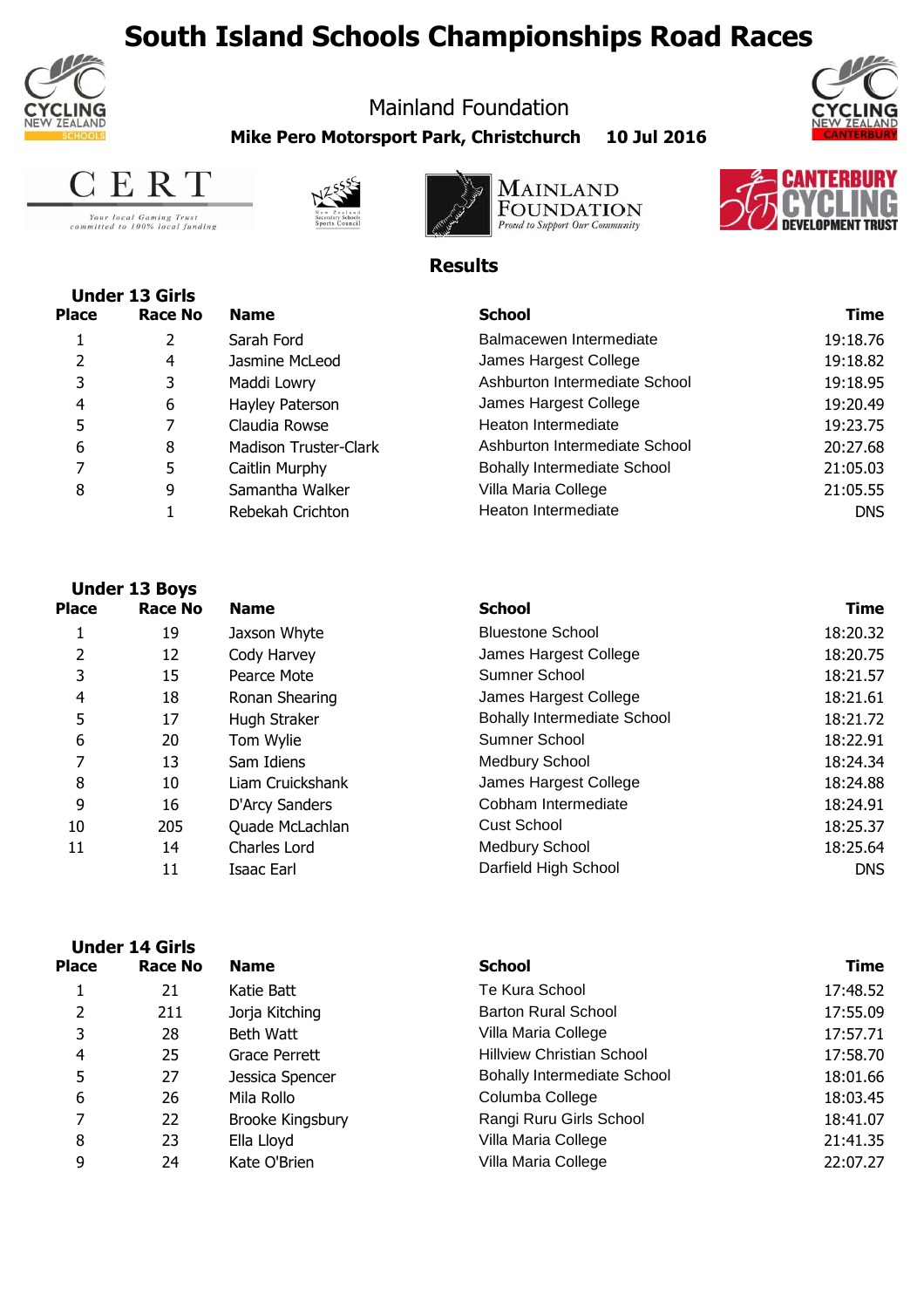| <b>Under 14 Boys</b> |         |                            |                                    |             |
|----------------------|---------|----------------------------|------------------------------------|-------------|
| <b>Place</b>         | Race No | <b>Name</b>                | <b>School</b>                      | <b>Time</b> |
| 1                    | 34      | <b>Mitchell Fitzsimons</b> | Roncalli College                   | 16:41.40    |
| 2                    | 37      | Kaio Lart                  | Nelson Intermediate School         | 16:41.42    |
| 3                    | 29      | Michael Audeau             | <b>Christ's College</b>            | 16:42.91    |
| 4                    | 47      | Ethan Titheridge           | Ashburton Intermediate School      | 16:44.14    |
| 5                    | 43      | Max Sail                   | Mountainview High School           | 16:44.22    |
| 6                    | 39      | Harry Medlicott            | Christchurch Boys High School      | 16:44.53    |
| 7                    | 42      | Ethan Rose                 | Darfield High School               | 16:44.69    |
| 8                    | 45      | Will Taylor                | Christchurch Boys High School      | 16:44.91    |
| 9                    | 30      | Adam Bidwell               | <b>Bohally Intermediate School</b> | 16:44.94    |
| 10                   | 46      | Hayden Thompson            | Remarkables Primary School         | 16:45.75    |
| 11                   | 33      | <b>Ben Chittock</b>        | Sumner School                      | 16:46.62    |
| 12                   | 41      | Luke Price                 | Ohoka School                       | 16:46.67    |
| 13                   | 207     | Etham McLachlan            | Rangiora High School               | 16:47.02    |
| 14                   | 31      | Morgan Borrie              | James Hargest College              | 16:48.67    |
| 15                   | 48      | Michiel van Heyningen      | Medbury School                     | 16:48.77    |
| 16                   | 36      | Jack Keown                 | Christchurch Boys High School      | 17:48.46    |
| 17                   | 38      | Dylan Leech                | Ashburton Intermediate School      | 18:54.15    |
| 18                   | 32      | Lachlan Cartwright         | <b>Medbury School</b>              | 18:54.85    |
| 19                   | 206     | <b>Toby Frost</b>          | Rangiora High School               | 19:27.14    |
| 20                   | 44      | Tim Stewart                | <b>Medbury School</b>              | 20:21.48    |
| 21                   | 35      | Enzo Gordon                | Medbury School                     | 21:37.33    |
| 22                   | 40      | Gab Mohs                   | Christchurch Boys High School      | 25:37.23    |
|                      |         |                            |                                    |             |

| <b>Place</b> | <b>Race No</b> | <b>Name</b>            | <b>School</b>                    | <b>Time</b> |
|--------------|----------------|------------------------|----------------------------------|-------------|
|              | 54             | Erin Downie            | <b>Burnside High School</b>      | 22:07.75    |
| 2            | 51             | Henrietta Christie     | Lincoln High School              | 22:07.87    |
| 3            | 68             | Caitlin Titheridge     | Christchurch Girls High School   | 22:07.94    |
| 4            | 215            | Danielle McLaughlin    | Rangi Ruru Girls School          | 22:09.14    |
| 5            | 59             | Lucy Humpheson         | Cashmere High School             | 22:09.19    |
| 6            | 60             | Olivia Kikstra         | Christchurch Girls High School   | 22:10.94    |
| 7            | 64             | Isabella Roulston      | <b>Ashburton College</b>         | 23:43.41    |
| 8            | 65             | <b>Harriet Rowse</b>   | Christchurch Girls High School   | 23:43.87    |
| 9            | 66             | Lily Smart             | Columba College                  | 23:45.07    |
| 10           | 49             | Charlotte Ball         | Villa Maria College              | 23:45.28    |
| 11           | 56             | Tyla Green             | <b>Central Southland College</b> | 23:45.40    |
| 12           | 50             | Meg Barnes             | Christchurch Girls High School   | 23:45.47    |
| 13           | 57             | Erin Hall              | Roncalli College                 | 23:47.37    |
| 14           | 61             | Harriet Lord           | Rangi Ruru Girls School          | 25:19.18    |
| 15           | 55             | Natalie Green          | <b>Central Southland College</b> | 25:32.90    |
| 16           | 69             | Jasmine Whiting        | Villa Maria College              | 25:33.79    |
| 17           | 58             | <b>Brooke Harrison</b> | Villa Maria College              | 25:34.49    |
|              | 67             | Bronwyn Smith          | Villa Maria College              | <b>DNF</b>  |

**Under 15 Girls**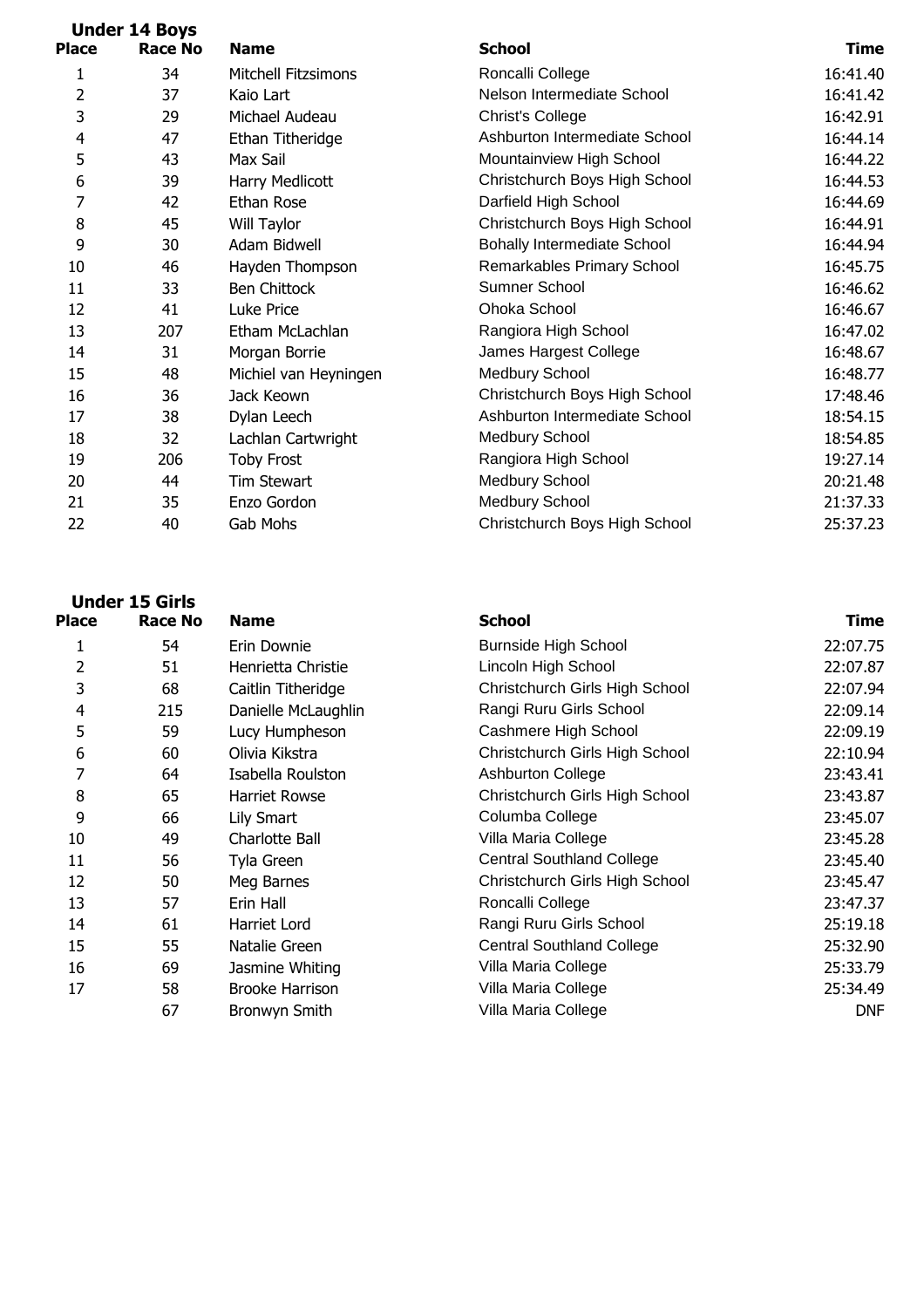| <b>Under 15 Boys</b> |         |                          |                                   |          |
|----------------------|---------|--------------------------|-----------------------------------|----------|
| Place                | Race No | <b>Name</b>              | <b>School</b>                     | Time     |
| 1                    | 87      | Laurence Pithie          | Christchurch Boys High School     | 19:48.44 |
| $\overline{2}$       | 72      | Navarh Brotherston       | Christchurch Boys High School     | 20:30.13 |
| 3                    | 73      | Liam Bunting             | Christchurch Boys High School     | 20:30.37 |
| $\overline{4}$       | 76      | Jack Fantham             | Christchurch Boys High School     | 20:30.59 |
| 5                    | 83      | Abe O'Donnell            | <b>Ashburton College</b>          | 20:30.62 |
| 6                    | 88      | Reece Rush               | Lincoln High School               | 20:30.69 |
| 7                    | 86      | Oliver Persson           | Christchurch Boys High School     | 21:25.92 |
| 8                    | 70      | Sam Anderson             | Cashmere High School              | 21:26.30 |
| 9                    | 92      | Ezra Williams-Gillies    | Shirley Boys High School          | 21:26.44 |
| 10                   | 77      | Sebastian Fergusson      | Christ's College                  | 21:26.47 |
| 11                   | 74      | Oliver Davidson          | <b>Ashburton College</b>          | 21:26.49 |
| 12                   | 93      | Jacob Wills              | Southland Boys High School        | 21:26.53 |
| 13                   | 90      | Tasman Selfe             | Waitaki Boys High School          | 21:26.79 |
| 14                   | 80      | Sebastian Lipp           | <b>Catholic Cathedral College</b> | 21:28.83 |
| 15                   | 75      | Jack Drage               | <b>Christ's College</b>           | 21:33.39 |
| 16                   | 84      | Noah Olsen               | Christchurch Boys High School     | 23:53.22 |
| 17                   | 91      | Jacob Webb               | Christchurch Boys High School     | 24:03.18 |
| 18                   | 78      | Oscar Fossey             | Lincoln High School               | 24:06.08 |
| 19                   | 71      | <b>Blair Barnes-Page</b> | Christchurch Boys High School     | 24:10.20 |
| 20                   | 79      | Isaac Lester             | <b>Christ's College</b>           | 24:15.64 |
|                      |         |                          |                                   |          |

| <b>Under 16 Girls</b> |                |                        |                                |             |
|-----------------------|----------------|------------------------|--------------------------------|-------------|
| <b>Place</b>          | <b>Race No</b> | <b>Name</b>            | <b>School</b>                  | <b>Time</b> |
|                       | 98             | Sami Donnelly          | <b>Burnside High School</b>    | 34:16.61    |
| 2                     | 101            | Ava Morrow             | Rangi Ruru Girls School        | 34:16.77    |
| 3                     | 95             | Hannah Bartram         | St Margaret's College          | 34:16.79    |
| 4                     | 103            | <b>Emily Paterson</b>  | James Hargest College          | 34:16.93    |
| 5                     | 208            | Eva Elliott            | Cashmere High School           | 34:17.72    |
| 6                     | 105            | Thirza Smith           | Columba College                | 34:18.29    |
| 7                     | 104            | Lucy Sansom            | Columba College                | 34:18.39    |
| 8                     | 216            | Holly Ffoures-Williams | Rangi Ruru Girls School        | 34:35.84    |
| 9                     | 97             | Milly Dickie           | Rangi Ruru Girls School        | 34:49.95    |
| 10                    | 96             | Aleisha Bunting        | Christchurch Girls High School | 34:50.30    |
| 11                    | 99             | Grace Hurring          | Otago Girls High School        | 37:42.98    |
| 12                    | 100            | Suzie Leech            | <b>Ashburton College</b>       | 40:12.66    |
|                       | 102            | Brynlea Pain           | Christchurch Girls High School | <b>DNS</b>  |
|                       | 106            | Jess Smith             | Villa Maria College            | <b>DNS</b>  |
|                       | 108            | Anya Whiteley          | Villa Maria College            | <b>DNS</b>  |
|                       |                |                        |                                |             |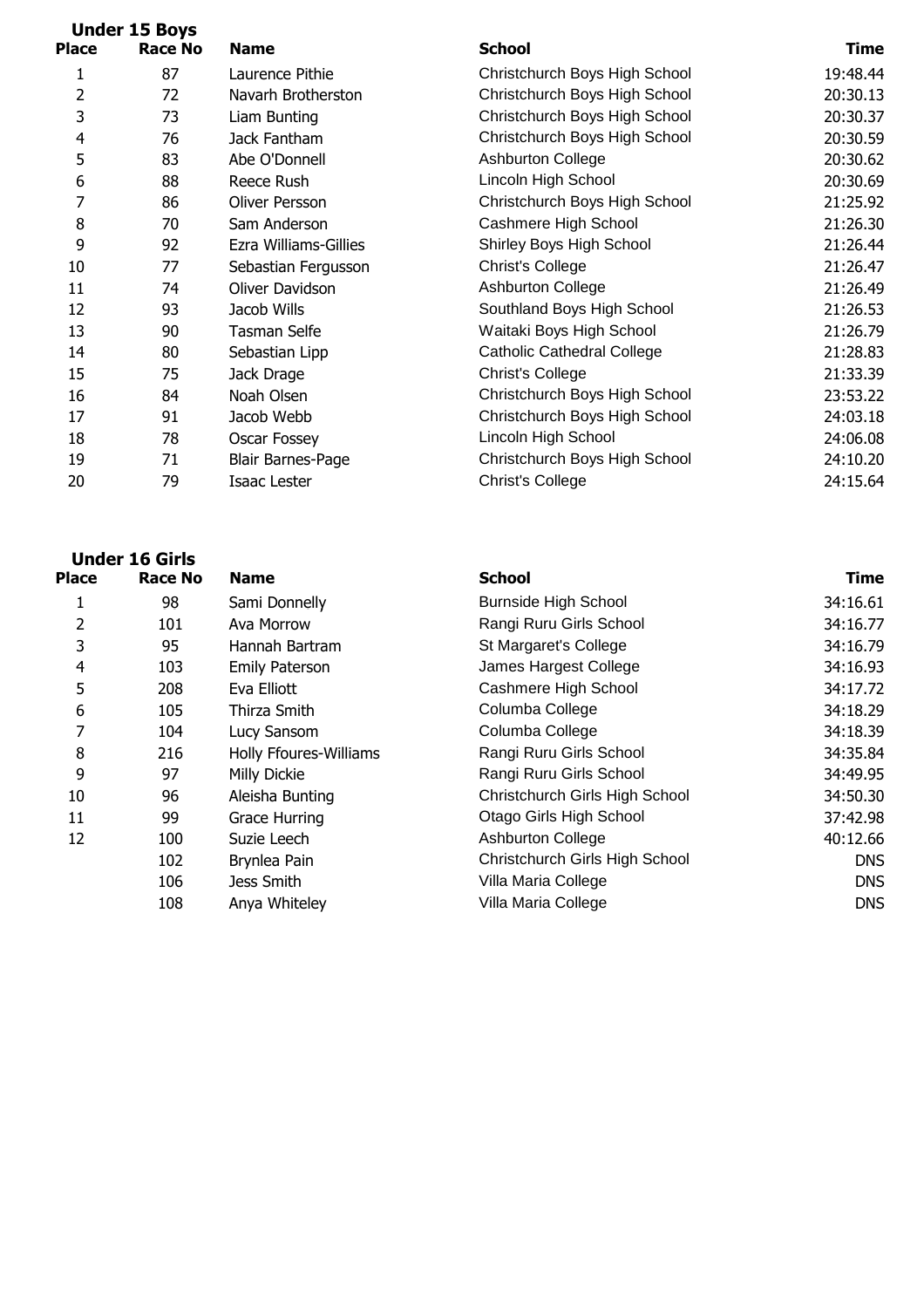|                          | <b>Under 16 Boys</b> |                     |                               |             |
|--------------------------|----------------------|---------------------|-------------------------------|-------------|
| <b>Place</b>             | <b>Race No</b>       | <b>Name</b>         | <b>School</b>                 | <b>Time</b> |
| 1                        | 116                  | Finn Fisher-Black   | Nelson College                | 30:43.24    |
| 2                        | 127                  | Griffyn Spencer     | Christchurch Boys High School | 30:43.87    |
| 3                        | 128                  | Reuben Thompson     | Wakatipu High School          | 30:47.17    |
| $\overline{\mathcal{A}}$ | 118                  | Louis Harris        | Otago Boys High School        | 30:47.21    |
| 5                        | 209                  | Sola Kuwasaki       | Cashmere High School          | 30:47.26    |
| 6                        | 126                  | Conor Shearing      | James Hargest College         | 30:47.28    |
| 7                        | 119                  | Sam Medlicott       | Christchurch Boys High School | 30:47.77    |
| 8                        | 117                  | Jarrod Gillespie    | St Bede's College             | 30:47.84    |
| 9                        | 124                  | Josh Rivett         | Christchurch Boys High School | 30:47.91    |
| 10                       | 114                  | Josh Edmonds        | Christchurch Boys High School | 30:51.00    |
| 11                       | 121                  | <b>Tim Muller</b>   | Cashmere High School          | 30:51.24    |
| 12                       | 130                  | Max Zhang           | Christchurch Boys High School | 30:51.27    |
| 13                       | 115                  | Logan Fann          | Cashmere High School          | 30:51.41    |
| 14                       | 113                  | Jack Divers         | Otago Boys High School        | 30:51.46    |
| 15                       | 210                  | Lewis MacDonald     | Kaiapoi High School           | 30:51.93    |
| 16                       | 110                  | <b>Toby Buckner</b> | <b>Riccarton High School</b>  | 30:53.26    |
| 17                       | 120                  | Sam Morris          | Mountainview High School      | 30:53.89    |
| 18                       | 112                  | Eric Chen           | Christchurch Boys High School | 39:05.27    |
| 19                       | 125                  | William Semple      | <b>Riccarton High School</b>  | 42:02.52    |
|                          | 123                  | Jack O'Donoghue     | <b>Christ's College</b>       | <b>DNF</b>  |
|                          | 109                  | Luke Brennan        | Riccarton High School         | <b>DNF</b>  |
|                          | 129                  | Caleb Weir          | <b>Riccarton High School</b>  | <b>DNS</b>  |
|                          | 111                  | Lucca Cameron       | Middleton Grange School       | <b>DNS</b>  |
|                          |                      |                     |                               |             |

|              | <b>Under 17 Girls</b> |                          |                |
|--------------|-----------------------|--------------------------|----------------|
| <b>Place</b> | <b>Race No</b>        | <b>Name</b>              | <b>School</b>  |
| 1            | 135                   | <b>Britney Greene</b>    | Villa Ma       |
| 2            | 136                   | Annamarie Lipp           | Catholio       |
| 3            | 214                   | Tayla Lumsden            | Southla        |
| 4            | 141                   | Aleisha Scott            | Christch       |
| 5            | 139                   | Amelia Persson           | Christch       |
| 6            | 131                   | Madeleine Cooper-Forster | Columb         |
| 7            | 138                   | Jessica Ownsworth        | Cashm          |
| 8            | 137                   | <b>Stacey Mitchell</b>   | Marlbor        |
| 9            | 134                   | <b>Ashlee Friery</b>     | Villa Ma       |
| 10           | 140                   | Ella Pope                | Villa Ma       |
| 11           | 132                   | Madeline Davidson        | Villa Ma       |
|              | 133                   | Samantha Fairhall        | <b>Middlet</b> |
|              |                       |                          |                |

| <b>Place</b> | <b>Race No</b> | <b>Name</b>              | <b>School</b>                     | <b>Time</b> |
|--------------|----------------|--------------------------|-----------------------------------|-------------|
|              | 135            | <b>Britney Greene</b>    | Villa Maria College               | 32:56.13    |
| 2            | 136            | Annamarie Lipp           | <b>Catholic Cathedral College</b> | 32:56.20    |
| 3            | 214            | Tayla Lumsden            | Southland Girls High School       | 32:56.27    |
| 4            | 141            | Aleisha Scott            | Christchurch Girls High School    | 32:57.21    |
| 5            | 139            | Amelia Persson           | Christchurch Girls High School    | 32:57.22    |
| 6            | 131            | Madeleine Cooper-Forster | Columba College                   | 32:57.30    |
|              | 138            | Jessica Ownsworth        | Cashmere High School              | 32:57.54    |
| 8            | 137            | <b>Stacey Mitchell</b>   | Marlborough Girls College         | 32:57.80    |
| 9            | 134            | Ashlee Friery            | Villa Maria College               | 32:57.96    |
| 10           | 140            | Ella Pope                | Villa Maria College               | 32:58.06    |
| 11           | 132            | Madeline Davidson        | Villa Maria College               | 35:46.94    |
|              | 133            | Samantha Fairhall        | Middleton Grange School           | DNS         |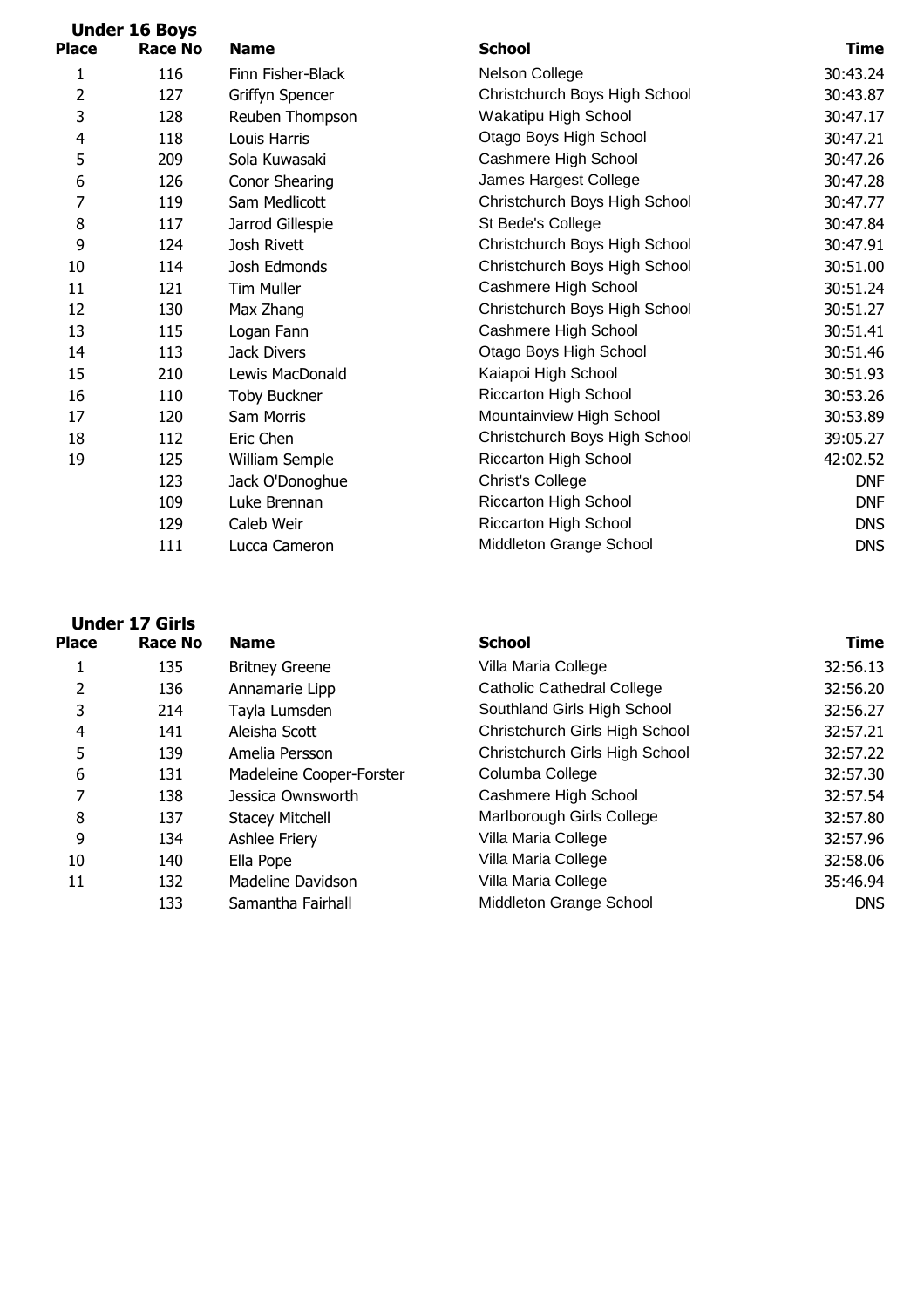|                         | <b>Under 17 Boys</b> |                         |                               |             |
|-------------------------|----------------------|-------------------------|-------------------------------|-------------|
| <b>Place</b>            | <b>Race No</b>       | <b>Name</b>             | <b>School</b>                 | <b>Time</b> |
| 1                       | 171                  | Nick Thornley           | Christchurch Boys High School | 43:20.98    |
| $\overline{2}$          | 144                  | George Crichton         | Christchurch Boys High School | 43:21.08    |
| 3                       | 164                  | Jono Stewart            | <b>Christ's College</b>       | 43:21.71    |
| $\overline{\mathbf{4}}$ | 158                  | <b>Bailey O'Donnell</b> | <b>Ashburton College</b>      | 43:23.45    |
| 5                       | 213                  | Jared Pidcock           | Lincoln High School           | 43:27.93    |
| 6                       | 168                  | Ewan Syme               | Otago Boys High School        | 43:28.63    |
| $\overline{7}$          | 152                  | Hamish Keast            | James Hargest College         | 43:29.27    |
| 8                       | 143                  | Anndrew Bidwell         | Marlborough Boys College      | 43:29.37    |
| 9                       | 165                  | Corbin Strong           | Southland Boys High School    | 43:29.98    |
| 10                      | 154                  | Sam Morgan              | Marlborough Boys College      | 43:30.19    |
| 11                      | 145                  | Tyler Cunningham        | Waitaki Boys High School      | 43:30.29    |
| 12                      | 155                  | Liam Morrison           | <b>Burnside High School</b>   | 43:30.54    |
| 13                      | 148                  | Liam Gorrie             | John Paul II High School      | 43:31.04    |
| 14                      | 167                  | Sean Swanson            | <b>Christ's College</b>       | 43:31.34    |
| 15                      | 212                  | <b>Blake McGuigan</b>   | <b>Christ's College</b>       | 43:32.75    |
| $=$                     | 159                  | Nepia Ruwhiu            | James Hargest College         | 43:32.75    |
| 17                      | 146                  | Felix Donnelly          | <b>Burnside High School</b>   | 43:33.21    |
| 18                      | 161                  | Lachlan Simpson         | Mountainview High School      | 43:33.77    |
| 19                      | 163                  | Sam Spencer             | Marlborough Boys College      | 43:34.02    |
| 20                      | 162                  | Henry Smith             | Christchurch Boys High School | 43:34.41    |
| 21                      | 169                  | Liam Taylor             | Cashmere High School          | 43:35.08    |
| 22                      | 150                  | Ben Hogan               | Otago Boys High School        | 43:37.73    |
| 23                      | 170                  | Zach Taylor             | Christchurch Boys High School | 43:47.07    |
| 24                      | 153                  | Rhys Mobberley          | Mountainview High School      | 46:44.82    |
| 25                      | 147                  | Connor Erwood           | James Hargest College         | 46:44.83    |
| 26                      | 151                  | Bradley Jenna           | James Hargest College         | 48:30.75    |
| 27                      | 166                  | Iichiro Sumoyoshi       | Christchurch Boys High School | 48:36.53    |
|                         | 172                  | Niels van Antverpen     | Marlborough Boys College      | <b>DNS</b>  |
|                         | 142                  | Greg Baunton            | Marlborough Boys College      | <b>DNS</b>  |
|                         | 157                  | Quinn Naylor            | Southland Boys High School    | <b>DNS</b>  |
|                         | 149                  | Matt Grigg              | Darfield High School          | <b>DNS</b>  |
|                         |                      |                         |                               |             |

|              | <b>Under 20 Girls</b> |                          |                                |            |
|--------------|-----------------------|--------------------------|--------------------------------|------------|
| <b>Place</b> | Race No               | <b>Name</b>              | <b>School</b>                  | Time       |
| 1            | 186                   | Olivia Reiber            | Villa Maria College            | 50:31.55   |
| 2            | 175                   | Ella Harris              | Columba College                | 50:31.83   |
| 3            | 181                   | Christine Lambley        | Christchurch Girls High School | 50:31.86   |
| 4            | 178                   | Chloe Jenkins            | Rangi Ruru Girls School        | 50:32.03   |
| 5            | 188                   | Emma Smith               | Villa Maria College            | 50:32.42   |
| 6            | 182                   | Charlotte McGill         | St Margaret's College          | 50:32.43   |
| 7            | 179                   | Kate Keenan              | Christchurch Girls High School | 50:32.81   |
| 8            | 184                   | Jaimee Miller            | Rangi Ruru Girls School        | 51:24.51   |
| 9            | 187                   | Isabella Smith           | <b>Ashburton College</b>       | 51:33.16   |
| 10           | 183                   | Sarah McLeod             | Rangi Ruru Girls School        | 51:33.17   |
| 11           | 185                   | Marie Peart              | Marlborough Girls College      | 53:41.14   |
| 12           | 177                   | Celia Horn               | Christchurch Girls High School | 58:47.71   |
| 13           | 176                   | Meg Hewitt               | Rangi Ruru Girls School        | 59:12.66   |
|              | 174                   | <b>Mollie Carruthers</b> | Rangi Ruru Girls School        | <b>DNF</b> |
|              | 189                   | Kate Ward                | <b>St Andrews College</b>      | <b>DNS</b> |
|              | 173                   | Rosalie Calder           | Rangi Ruru Girls School        | <b>DNS</b> |
|              |                       |                          |                                |            |

| <b>Name</b>                            | <b>School</b>                  | <b>Time</b> |  |
|----------------------------------------|--------------------------------|-------------|--|
| Olivia Reiber                          | Villa Maria College            |             |  |
| Ella Harris                            | Columba College                | 50:31.83    |  |
| Christine Lambley                      | Christchurch Girls High School | 50:31.86    |  |
| Chloe Jenkins                          | Rangi Ruru Girls School        | 50:32.03    |  |
| Emma Smith                             | Villa Maria College            | 50:32.42    |  |
| Charlotte McGill                       | St Margaret's College          | 50:32.43    |  |
| Kate Keenan                            | Christchurch Girls High School | 50:32.81    |  |
| Jaimee Miller                          | Rangi Ruru Girls School        | 51:24.51    |  |
| Isabella Smith                         | <b>Ashburton College</b>       | 51:33.16    |  |
| Sarah McLeod                           | Rangi Ruru Girls School        | 51:33.17    |  |
| Marie Peart                            | Marlborough Girls College      | 53:41.14    |  |
| Celia Horn                             | Christchurch Girls High School | 58:47.71    |  |
| Meg Hewitt                             | Rangi Ruru Girls School        | 59:12.66    |  |
| Mollie Carruthers                      | Rangi Ruru Girls School        | <b>DNF</b>  |  |
| <b>St Andrews College</b><br>Kate Ward |                                | <b>DNS</b>  |  |
| Rosalie Calder                         | Rangi Ruru Girls School        | <b>DNS</b>  |  |